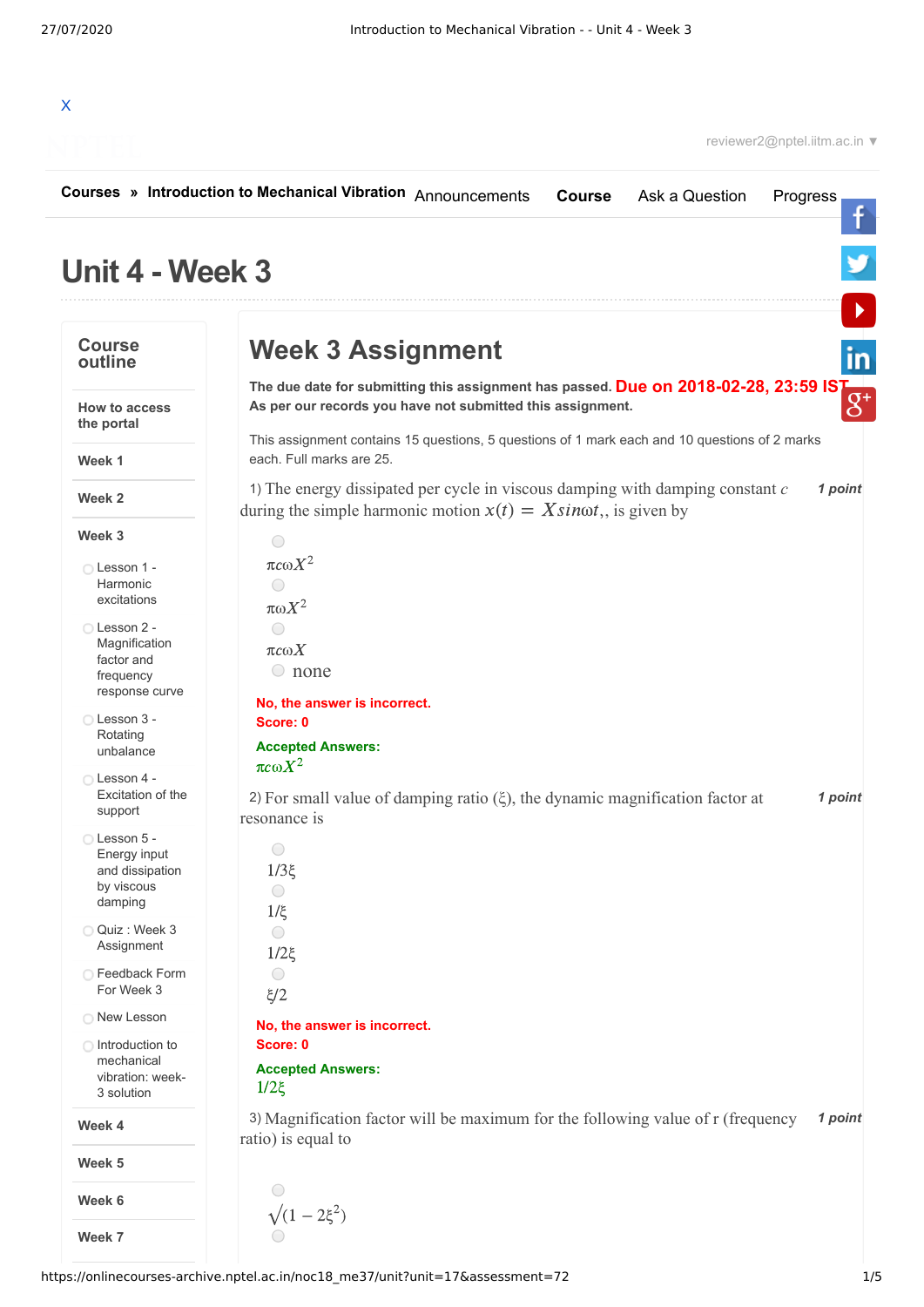**Week 8**

**DOWNLOAD VIDEOS**



*slightly less than natural frequency*

6) *2 points* What is the magnification factor, in the case of steady-state response, when frequency ratio is 0.8 (excitation frequency is less than natural frequency) and the level of damping is 0.4.

 $\circ$  1.36  $\circ$  2.36  $\circ$  4.63  $\circ$  3.63

**No, the answer is incorrect. Score: 0**

**Accepted Answers:** *1.36*

7) *2 points* A vibrating system with mass 3 kg, stiffness 21 N/m and a damper having damping coefficient 10 N-s/m. when an exciting force of magnitude 27sin 2t is acting, what would be the time period of oscillation (in second)?

- $\circ$  5.8  $\circ$  1.56  $\circ$  3.14
- $\circ$  3.89

**No, the answer is incorrect. Score: 0**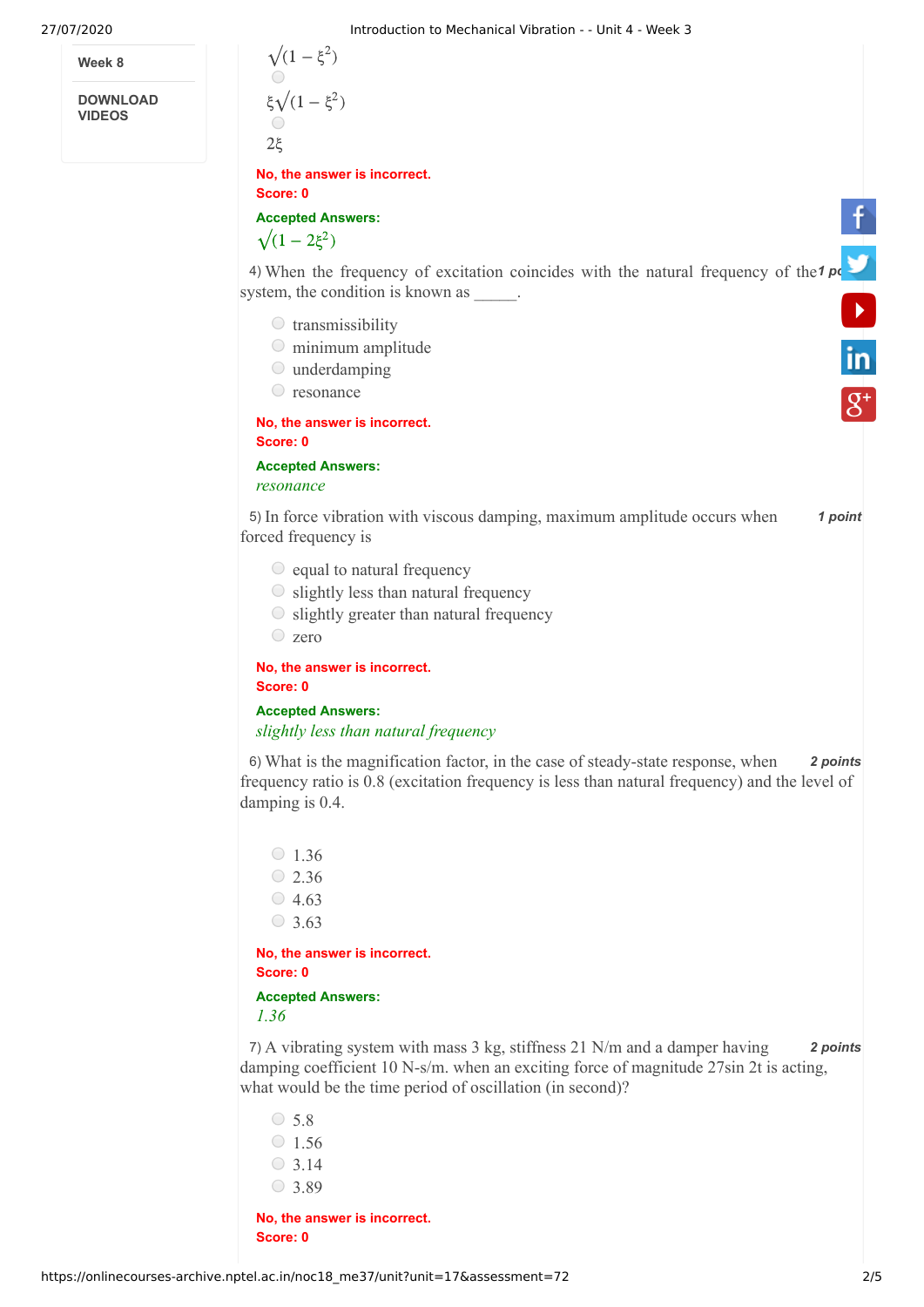**Accepted Answers:** *3.14*

8) A spring-mass system, with a spring stiffness of 5,000 N/m, is subjected to a 2 points harmonic force of magnitude 30 N and frequency 20 Hz. The mass is found to vibrate with an amplitude of 0.2 m. Assuming that vibration starts from rest. the mass of the system is……

 $0.2976$  kg  $0.7927$  kg  $0.8679$  kg  $\bigcirc$  1.5926kg

**No, the answer is incorrect. Score: 0**

**Accepted Answers:** *0.2976 kg*

9) A damped system when excited by a harmonic force has the magnification of 2 [points](https://plus.google.com/u/0/+nptelhrd) 10 at the resonance frequency. The Damping ratio (ξ) will be



 $0.7 \%$  $0.6 \%$  $\circ$  5 %  $\bigcirc$  4% **No, the answer is incorrect.**

**Score: 0 Accepted Answers:**

*5 %* 

10) A point mass is executing simple harmonic motion with an amplitude of 10 mm<sup>2</sup> points and frequency of 4 Hz. The maximum acceleration of the mass is  $(in \, m/s^2)$ .

```
\circ 7.13
\circ 6.31
\circ 5.31
\bigcirc 4.13
```
**No, the answer is incorrect. Score: 0**

**Accepted Answers:** *6.31*

11) *2 points* What is the effect of damping on phase angle at resonance frequency?.

- Phase angle increases as damping increases
- Damping has no effect on phase angle
- Phase angle increases as damping decreases
- None of the above

**No, the answer is incorrect. Score: 0**

**Accepted Answers:** *Damping has no effect on phase angle* 

12) A mass of 100 kg is suspended on a spring having speed constant 20 N/cm. the 2 points mass is acted upon by a harmonic force of 4 N at 1 Hz. The damping may be considered viscous with a coefficient of 40N-sec /m. The amplitude of vibration of mass is

- $\circ$  1 mm
- $\circ$  3 mm
- $\circ$  5 mm
- $\degree$  2 mm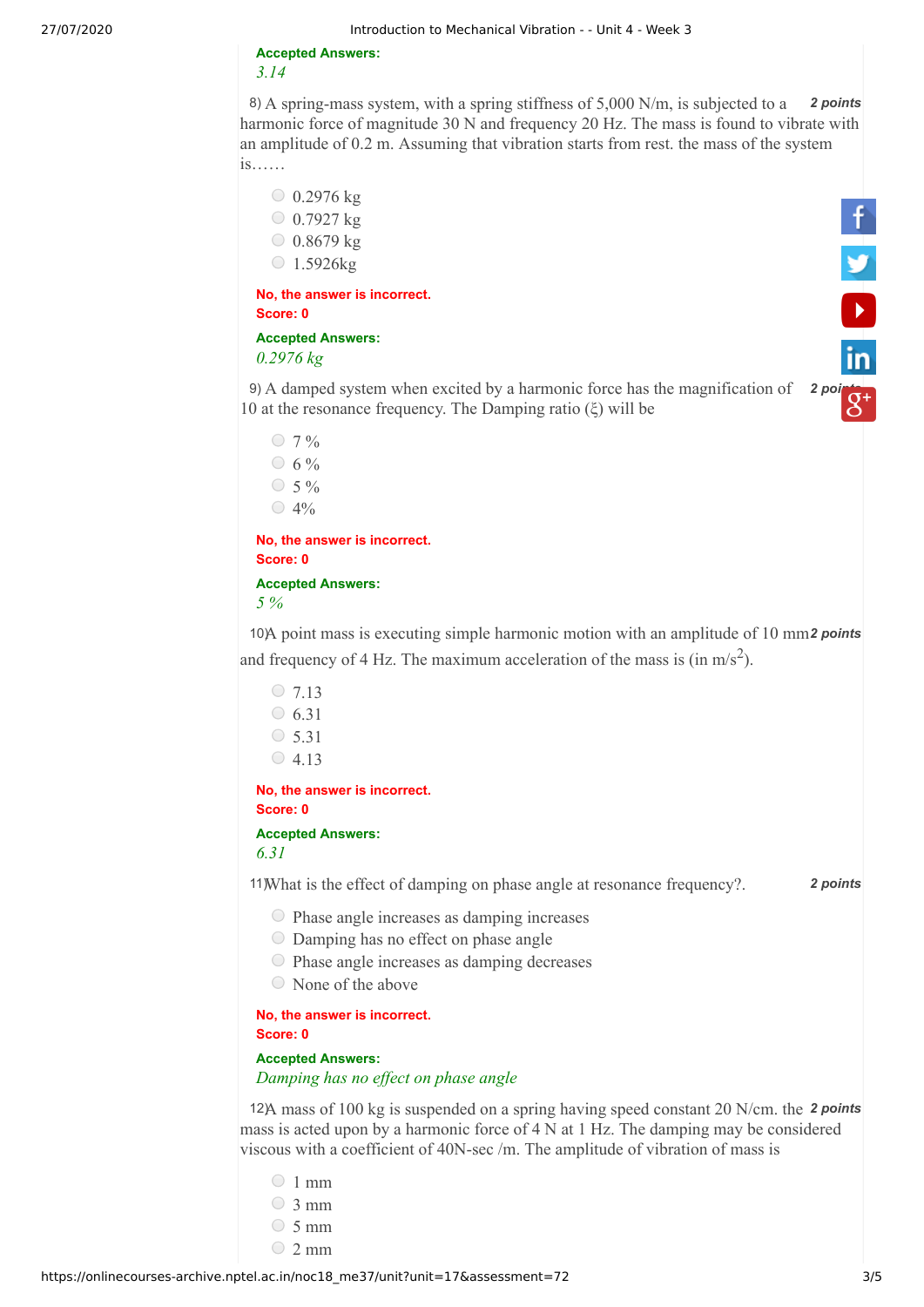**No, the answer is incorrect. Score: 0**

**Accepted Answers:**

*2 mm*

13Consider a single degree of freedom system with viscous damping excited by a 2 points harmonic force. At resonance the phase angle (in degree) of the displacement with respect to the exciting force is

| to the exeming force to                                                                                                                                                                                                                                          |                |
|------------------------------------------------------------------------------------------------------------------------------------------------------------------------------------------------------------------------------------------------------------------|----------------|
| $\circ$ 0                                                                                                                                                                                                                                                        |                |
| $\circ$ 45                                                                                                                                                                                                                                                       |                |
| $\circ$ 90                                                                                                                                                                                                                                                       |                |
| $\circ$ 135                                                                                                                                                                                                                                                      |                |
| No, the answer is incorrect.<br>Score: 0                                                                                                                                                                                                                         | $\frac{9}{10}$ |
|                                                                                                                                                                                                                                                                  |                |
| <b>Accepted Answers:</b><br>90                                                                                                                                                                                                                                   |                |
| 14An industrial machine weighing 445 kg is supported on a spring with a statical $2 \text{ pol}$<br>deflection of 0.5 cm. if the machine has the rotating imbalance of 25 kg cm and rotating<br>speed is 1200 rpm. The dynamic amplitude machine (in mm) will be |                |
| $\circ$ 6.2                                                                                                                                                                                                                                                      |                |
| $\degree$ 2.6                                                                                                                                                                                                                                                    |                |
| $\circ$ 5.2                                                                                                                                                                                                                                                      |                |
| $\circ$ 4.3                                                                                                                                                                                                                                                      |                |
| No, the answer is incorrect.<br>Score: 0                                                                                                                                                                                                                         |                |
| <b>Accepted Answers:</b><br>6.2                                                                                                                                                                                                                                  |                |
| 15A mass weighing 1.93 kg is suspended in a box by vertical spring whose<br>constant $k=10$ kg/cm. the box is placed on the top of a shake table producing vibration<br>$x = 0.09 \sin 8t$ . Assume no damping. The relative displacement (in cm) of mass is     | 2 points       |
| $\circ$ 2.147x10 <sup>-3</sup>                                                                                                                                                                                                                                   |                |
| $\bigcirc$ 1.147x10 <sup>-3</sup>                                                                                                                                                                                                                                |                |
| $\circ$ 4.147x10 <sup>-3</sup>                                                                                                                                                                                                                                   |                |
| $\circ$ 3.147x10 <sup>-3</sup>                                                                                                                                                                                                                                   |                |
|                                                                                                                                                                                                                                                                  |                |
| No, the answer is incorrect.<br>Score: 0                                                                                                                                                                                                                         |                |
| <b>Accepted Answers:</b>                                                                                                                                                                                                                                         |                |
| $1.147x10^{-3}$                                                                                                                                                                                                                                                  |                |
|                                                                                                                                                                                                                                                                  |                |
|                                                                                                                                                                                                                                                                  |                |
| <b>Previous Page</b>                                                                                                                                                                                                                                             | End            |